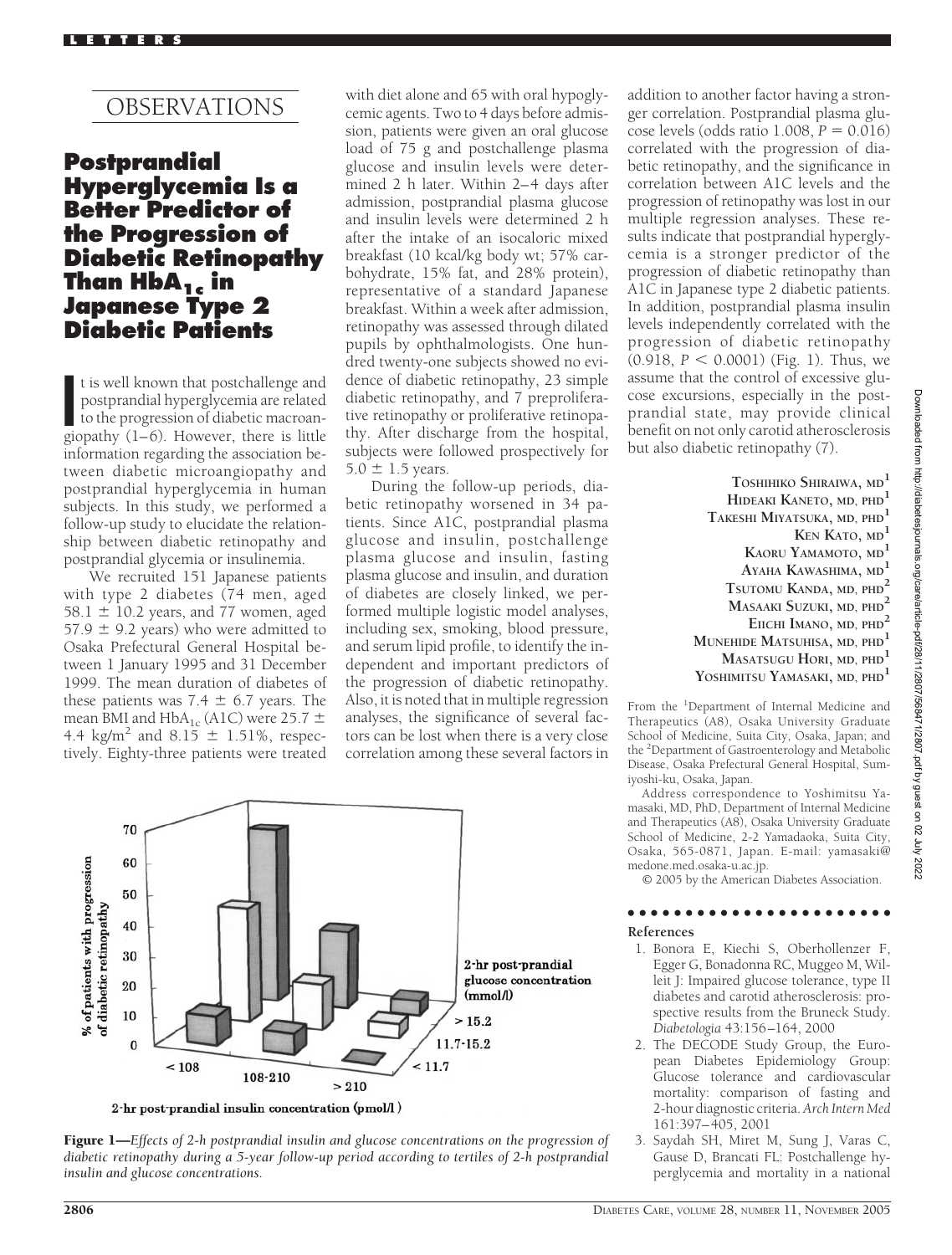sample of U.S. adults. *Diabetes Care* 24: 1397–1402, 2001

- 4. The DECODE Study Group, the European Diabetes Epidemiology Group: Glucose tolerance and mortality: comparison of WHO and American Diabetes Association diagnostic criteria. *Lancet* 354:617– 621, 1999
- 5. Bonora E, Muggeo M: Postprandial blood glucose as a risk factor for cardiovascular disease in type II diabetes: the epidemiological evidence. *Diabetologia* 44:2107–2114, 2001
- 6. Chiasson JL, Josse RG, Gomis R, Hanefeld M, Karasik A, Laakso M, the STOP-NIDDM Trial Research Group: Acarbose treatment and the risk of cardiovascular disease and hypertension in patients with impaired glucose tolerance: the STOP-NIDDM trial. *JAMA* 290:486–494, 2003
- 7. Katherine Esposito, Dario Giugliano, Francesco Nappo, Raffaele Marfella, the Campanian Postprandial Hyperglycemia Study Group: Regression of carotid atherosclerosis by control of postprandial hyperglycemia in type 2 diabetes mellitus. *Circulation* 110:214–219, 2004

# **Glitazone in Diabetes**

Relationship to patient dual public/ private sector use

n its evidence-based guidelines for type<br>
2 diabetes (1), the Veterans Health<br>
Administration (VHA) recommends a<br>
second-generation sulfonylurea or metn its evidence-based guidelines for type 2 diabetes (1), the Veterans Health second-generation sulfonylurea or metformin as first-line drug therapy. Metformin or sulfonylurea is added to the first agent if  $HbA_{1c}$  (A1C) control is not satisfactory. Because of their modest effect on A1C, unknown long-term safety, and high cost, the VHA recommends reserving thiazolidinediones (glitazones) for selected patients. We compared community versus Veterans Affairs (VA) primary care providers regarding initiation of glitazone therapy and presence of contraindications in veterans, who frequently obtain care both within and outside the VHA.

Glitazone prescription at the Birmingham VA Medical Center (BVAMC) required endocrinology consultation in fiscal year 2002. Using the VHA's electronic medical record, we identified all consultations to the BVAMC endocrinology service in fiscal year 2002 and performed structured chart review. We assessed adherence to then-current

guidelines for glitazone use, including *1*) failure of combination metforminsulfonylurea therapy and patient refusal of insulin or *2*) insulin dose 75 units/ day and  $A1C > 1%$  above target.

We noted whether glitazone therapy was started by private physicians (110 patients) or by a request originating from within the VHA (65 patients). These two patient groups did not differ significantly in age, sex, or duration of diabetes. Insulin was tried before glitazone was initiated in 28% of patients treated within the VHA and 19% of those treated outside the VHA  $(P = 0.178)$ . VHA physicians were more likely than community practitioners to have tried a metformin-sulfonylurea combination before rosiglitazone (74.4 vs.  $44.4\%$ ,  $P = 0.0005$ ). Of patients started on rosiglitazone within the VHA, 48.9% had A1C improvements of  $<$  0.5% (information unavailable for community physicians). However, VHA physicians used maximum rosiglitazone doses in only 17% of patients compared with 29% outside VHA. Heart failure was present in 12% of patients when rosiglitazone was requested, with no difference between community and VHA physicians in failing to recognize this contraindication  $(P =$ 0.813). From clinic notes, medication costs were the reason for seeking VHA care in 52% of patients whose glitazone had been initiated outside the VHA.

The differences between VHA and community physicians in initiating thiazolidinedione therapy may reflect differences in prescribing patterns across different systems. However, individuals treated in the community who found glitazones prohibitively expensive might have sought out the VHA. As we did, but in a more general population, Lederle and Parenti (2) documented that over half of veterans transferring to the VHA from community health care did so because of drug costs. Patients on less costly hypoglycemic regimens might be less likely to seek dual care. Therefore, we cannot easily extrapolate our findings to the entire private sector. Of note, medication costs contribute to poorer glycemic control in individuals with chronic illnesses (3). Piette et al. (4) found more medication underuse in patients with limited or no medication insurance than in VHA users.

In summary, we found that requests for initiating rosiglitazone were more guideline concordant when originating from within the VHA than from community physicians but that contraindications were not always recognized by either

source. These expensive medications, the long-term safety of which is still unknown, may be significantly overused.

### **CHRISTINE M. HECKEMEYER, MD1,2 CATARINA I. KIEFE, MD, PHD1,2,3**

From the <sup>1</sup>National Quality Scholars Program, Birmingham VA Medical Center, Birmingham, Alabama; the <sup>2</sup>Deep South Center on Effectiveness, Birmingham VA Medical Center, Birmingham, Alabama; and the <sup>3</sup>Division of Preventive Medicine, University of Alabama at Birmingham, Birmingham, Alabama.

Address correspondence to Christine M. Heckemeyer, MD, BVAMC Annex, Room 203, Mailbox no. B61, Birmingham VA Medical Center, 700 South 19th St., Birmingham, AL 35233. E-mail: christine.heckemeyer@med.va.gov.

© 2005 by the American Diabetes Association.

### ●●●●●●●●●●●●●●●●●●●●●●●

### **References**

- 1. The pharmacologic management of type 2 diabetes mellitus [article online], 1999. Available from http://www.vapbm.org/ archive/DIABET0001.pdf. Accessed 2 March 2005
- 2. Lederle FA, Parenti CM: Prescription drug costs as a reason for changing physicians. *J Gen Intern Med* 9:162–163, 1994
- 3. Soumerai Sb, Avorn J, Ross-Degnan D, Gortmaker S: Payment restrictions for prescription drugs under Medicaid: effects on therapy, cost, and equity. *N Engl J Med* 317:550–556, 1999
- 4. Piette JD, Wagner TH, Potter MB, Schillinger D: Health insurance status, cost-related medication underuse, and outcomes among diabetes patients in three systems of care. *Med Care* 42:102–109, 2004

# **Observations on Online Services for Diabetes Management**

**K** won et al. (1) demonstrated that an Internet-based blood glucose monitoring system, which provided frequent and responsive interactions Internet-based blood glucose moniquent and responsive interactions between patients and their physicians online, can be as effective as face-to-face diabetes follow-ups. Routine medical services typically include face-to-face patient education, in which each patient receives his/her education materials (such as goals to achieve and the knowledge and skills for self-management). To extend patient education for a lasting effect, we have developed a patient-oriented education management (POEM) system (available at www.dmc.idv.tw) (2).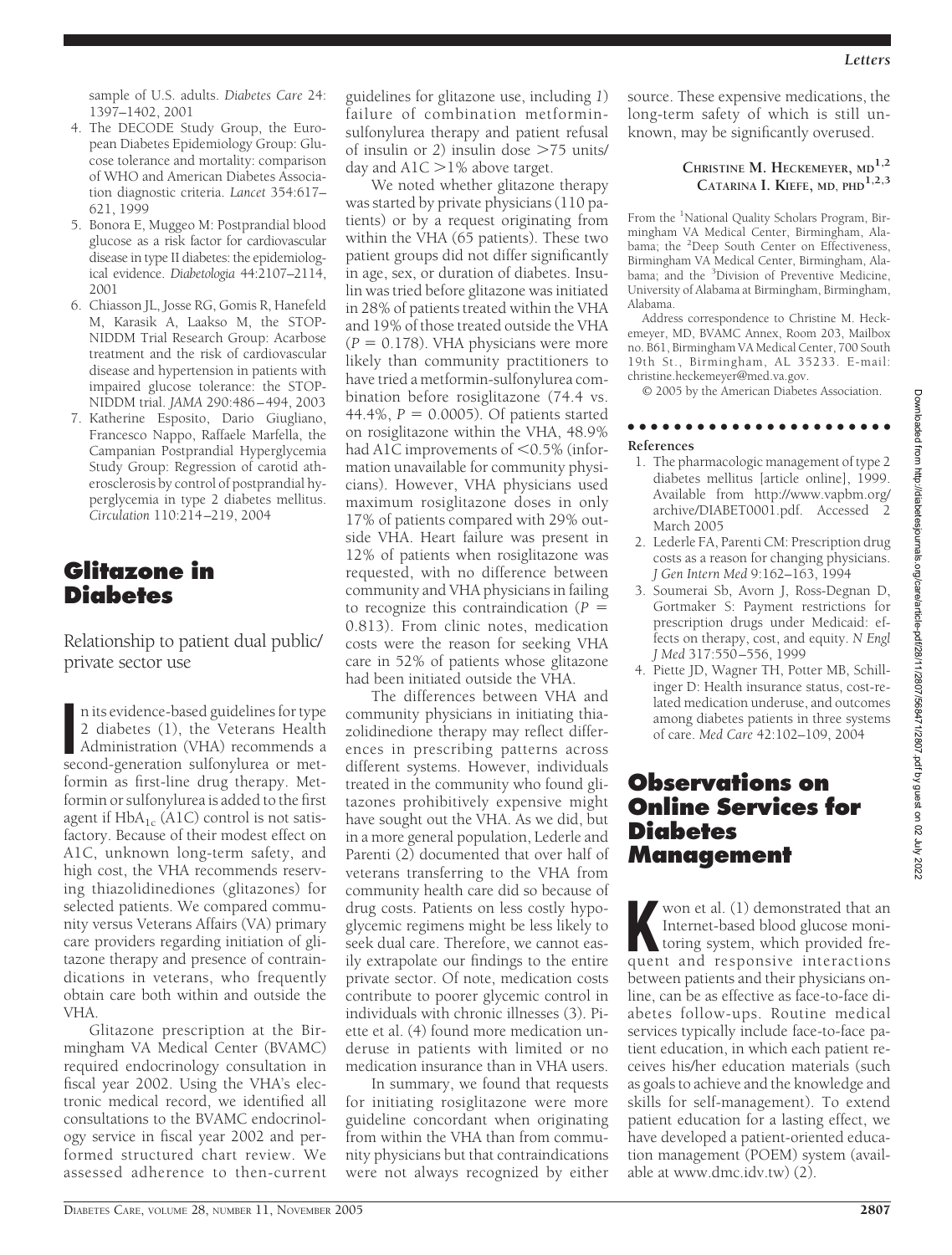### *Letters*

In the system, we reorganize each patient's education materials, medication data, and laboratory test results at every visit and then present the information on the Web. The system also provides reminders for the next follow-up with emails and short messages via cell phone. This way, the patient or his/her family can easily access the materials after leaving the hospital and constantly review medical care data and education materials for improvement of his/her diabetes condition.

To evaluate the system, we conducted an 8-month follow-up study. A total of 274 patients with type 2 diabetes were randomly recruited from the hospital: 134 (57% men and 43% women) in the experimental group (using the POEM system) and 140 (46% men and 54% women) in the control group. Subjects were aged 66.0  $\pm$  8.5 and 61.2  $\pm$  12 years in the experimental and control groups, respectively. Diabetes duration was 5.28  $\pm$  4.70 and 7.01  $\pm$  5.44 years in the experimental and control groups, respectively. Improvements in diabetes condition were evaluated by laboratory test results, including fasting blood glucose,  $HbA_{1c}$  (A1C), total cholesterol level, triglycerides, and HDL.

The test results (means  $\pm$  SD) at the first visit for patients' fasting blood glucose, A1C, total cholesterol level, triglycerides, and HDL were  $187.54 \pm 77.10$ and  $189.99 \pm 73.49$  mg/dl,  $9.03 \pm 2.79$ and 8.95  $\pm$  2.23%, 193.29  $\pm$  47.93 and  $202.52 \pm 58.45$  mg/dl, 152.48  $\pm$  70.85 and 157.37  $\pm$  74.88 mg/dl, and 44.97  $\pm$ 12.09 and  $45.32 \pm 12.08$  mg/dl in the experimental and control groups, respectively. During 8-month follow-ups, the average results of their fasting blood glucose, A1C, total cholesterol level, triglycerides, and HDL were  $114.87 \pm 46.98$ and  $130.29 \pm 42.31$  mg/dl,  $7.38 \pm 1.37$ and 8.03  $\pm$  1.55%, 169.18  $\pm$  29.46 and  $180.50 \pm 38.95$  mg/dl,  $129.06 \pm 58.50$ and 137.13  $\pm$  64.65 mg/dl, and 45.09  $\pm$ 14.02 and  $44.27 \pm 11.67$  mg/dl in the experimental and control groups, respectively.

We performed ANCOVA on the laboratory test results of two groups from the pre- to postintervention periods. The *F* values of fasting blood glucose, A1C, and total cholesterol level were  $7.898$  ( $P =$ 0.005), 7.345 ( $P = 0.007$ ), and 4.139  $(P = 0.043)$ , respectively. The results showed significant changes between the two groups: patients in the experimental group had better control than those in the control group.

Additionally, we monitored the number of monthly logins by patients during this period. The number of logins started with  $9.6 \pm 2.9$ /month per patient, slowly decreased in the following 3 months to  $8.5 \pm 3.7$ , and thereafter remained at that level with slight changes. Therefore, the POEM system can motivate patients and enhance the effect of patient education. Consequently, patients can improve the management of their diabetes.

> **CHIEN-TSAI LIU, PHD<sup>1</sup> YU-TING YEH, RN<sup>2</sup> TING-I LEE, MD<sup>3</sup> YU-CHUAN LI, MD, PHD<sup>1</sup>**

From the <sup>1</sup>Graduate Institute of Medical Informatics, Taipei Medical University, Taipei, Taiwan; the 2 Graduate Institute of Medical Sciences, Taipei Medical University, Taipei, Taiwan; and <sup>3</sup>Taipei Medical University, Wanfang Hospital, Taipei, Taiwan.

Address correspondence to Dr. Chien-Tsai Liu, Associate Professor, Graduate Institute of Medical Informatics, Taipei Medical University, 250 Wu-Xing St., Taipei, Taiwan. E-mail: ctliu@tmu.edu.tw.

© 2005 by the American Diabetes Association.

#### ●●●●●●●●●●●●●●●●●●●●●●● **References**

- 1. Kwon HS, Cho JH, Kim HS, Song BR, Ko SH, Lee JM, Kim SR, Chang SA, Kim HS, Cha BY, Lee KW, Son HY, Lee JH, Lee WC, Yoon KH: Establishment of blood glucose monitoring system using the Internet. *Diabetes Care* 27:478–483, 2004
- 2. Yeh YT, Lee TI, Hsu CY, Long AJ, Li YC, Liu CT: A framework for integrating information of clinical care into patient education for diabetes. *Journal of Taiwan Association for Medical Informatics* 14:15– 24, 2005

# **Serum Vitamin C Levels in Type 2 Diabetic Nephropathy**

**S**erum vitamin C concentrations have been reported to be low in diabetic patients (1). Diabetic nephropathy is known to develop in diabetic individuals, and decreased renal function and hypertension could reportedly accelerate atherosclerosis in patients with type 2 diabetes (2). Observational epidemiologic studies showed an inverse relation between the dietary intake or serum levels of vitamin C and blood pressure (3). Although reduced concentrations of vitamin C were reported in type 2 diabetic

retinopathy (4), the concentrations of serum vitamin C in type 2 diabetic patients with diabetic nephropathy have not been previously reported. The aim of the present study is to determine whether the concentrations of serum vitamin C have any relation to type 2 diabetic nephropathy. Since diabetic nephropathy is associated with low-grade inflammation (5), we also examined the inflammatory marker of high-sensitivity C-reactive protein (hs-CRP).

Forty-one type 2 diabetic subjects (age 35–65 years [average 55]) and 15 age- and sex-matched control subjects participated in the study. Any subject who smoked, took vitamins or nonsteroidal anti-inflammatory agents, or was receiving hormone replacement therapy was ineligible for the study. In addition, any patient with a history of macrovascular disease was excluded. Although vitamin C intake did not differ between type 2 diabetic patients and control subjects, serum vitamin C levels were found to be low in type 2 diabetic patients compared with control subjects (4.9  $\pm$  0.3 vs. 6.8  $\pm$  0.4  $\mu$ g/ml,  $P < 0.005$ ). Serum vitamin C levels significantly correlated with serum creati- $\min$  ( $r = -0.43, P < 0.005$ ),  $\log$  hs-CRP  $(r = -0.36, P < 0.05)$ , and diastolic blood pressure  $(r = -0.33, P \le 0.05)$  in diabetic subjects. No correlation was found between serum vitamin C levels and urinary albumin excretion levels in patients with diabetes. A stepwise multiple regression analysis demonstrated that both creatinine levels ( $\beta$  =  $-1.232$ , *F* value = 9.09) and log hs-CRP  $(\beta = -6.335, F$  value = 4.12) were independent determinants of serum vitamin C levels.

In type 2 diabetic patients, low levels of serum vitamin C were closely associated with concomitant renal dysfunction and low-grade inflammation.

> **KENZO IINO, MD1,2 TAKUKO FUKUI, MD<sup>1</sup> KEIZO ANZAI, MD<sup>1</sup> MASANORI IWASE, MD<sup>2</sup> KAZUHIKO KOGAWA, MD<sup>1</sup> MASARO OGIMOTO, MD<sup>1</sup> JUNKO ONO, MD<sup>1</sup> TAKASHI ASANO, MD<sup>1</sup> MITSUO IIDA, MD<sup>2</sup> KAZUO TAMURA, MD<sup>1</sup>**

From <sup>1</sup>The First Department of Internal Medicine, School of Medicine, Fukuoka University, Fukuoka, Japan; and the <sup>2</sup>Department of Medicine and Clinical Science, Graduate School of Medical Sciences, Kyushu University, Fukuoka, Japan.

Address correspondence to Kenzo Iino, MD, De-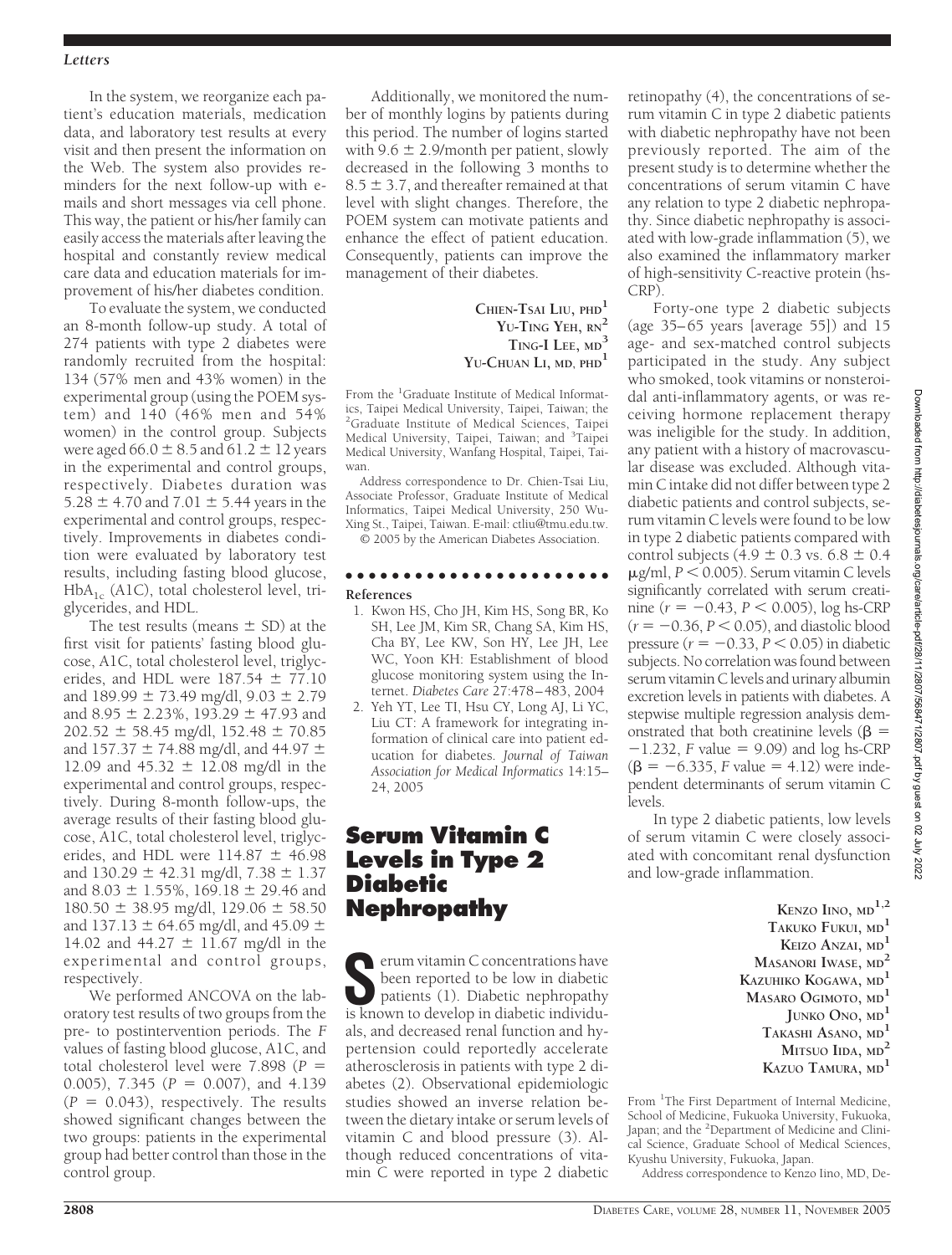partment of Medicine and Clinical Science, Graduate School of Medical Sciences, Kyushu University, Fukuoka, Japan Maidashi 3-1-1, Higashi-ku, Fukuoka City, 812-8582, Japan. E-mail: iinok@ mist.ocn.ne.jp.

© 2005 by the American Diabetes Association.

### ●●●●●●●●●●●●●●●●●●●●●●● **References**

- 1. Will JC, Byers T: Does diabetes mellitus increase the requirement for vitamin C? *Nutr Rev* 54:193–202, 1996
- 2. Ishimura E, Shoji T, Emoto M, Motoyama K, Shinohara K, Matsumoto N, Taniwaki H, Inaba M, Nishizawa Y: Renal insufficiency accelerates atherosclerosis in patients with type 2 diabetes mellitus. *Am J Kidney Dis* 38 (4 Suppl. 1):S186–S190, 2001
- 3. Jacques PF: A cross-sectional study of vitamin C intake and blood pressure in the elderly. *Int J Vitam Nutr Res* 62:252–255, 1992
- 4. Sinclair AJ, Girling AJ, Gray L, Le Guen C, Lunec J, Barnett AH: Disturbed handling of ascorbic acid in diabetic patients with and without microangiopathy during high dose ascorbate supplementation. *Diabetologia* 34:171–175, 1991
- 5. Stehouwer CD, Gall MA, Twisk JW, Knudsen E, Emeis JJ, Parving HH: Increased urinary albumin excretion, endothelial dysfunction, and chronic lowgrade inflammation in type 2 diabetes: progressive, interrelated, and independently associated with risk of death. *Diabetes* 51:1157–1165, 2002

# **Should She or Shouldn't She?**

The relationship between infant feeding practices and type 1 diabetes in the genetically at risk

w more than ever, women with<br>type 1 diabetes are able to bear<br>healthy children. Nevertheless, the<br>concern that early infant nutrition plays a type 1 diabetes are able to bear concern that early infant nutrition plays a role in subsequent diabetes development in the offspring remains an important issue. Though we still do not know the exact causes of type 1 diabetes, recent research indicates that both genetic and environmental issues are contributing factors.

A possible link between early infant nutrition and the risk of developing type 1 diabetes is a topic of recent interest. The Trial to Reduce Type 1 Diabetes in the Genetically at Risk (TRIGR) is the first international, nutritional intervention, primary prevention study for type 1 diabetes. Specifically, the TRIGR study addresses whether the early ingestion of intact foreign proteins contained in cow's milk may increase type 1 diabetes risk (1,2). The TRIGR has been designed to evaluate the hypothesis that weaning infants to an extensively hydrolyzed formula may delay or prevent the onset of type 1 diabetes in genetically susceptible children. Additional smaller studies (3,4) suggest that other food intake with variations in timing, quantity, and combination may be linked to type 1 diabetes autoimmunity in the high-risk infant.

Recent studies have also taken a closer look at breastfeeding newborns of diabetic mothers (5). Initial results indicate that newborns ingesting breast milk from their diabetic mothers may have a higher risk of becoming overweight and developing impaired glucose tolerance in childhood than if they were fed nondiabetic donor breast milk.

Substantiating the premise of linking diet during infancy to the development of type 1 diabetes in those with a genetic risk calls for a very large properly designed trial such as the TRIGR. Given the challenges of ascertaining eligible subjects in order to achieve the desired sample size of 2,032, it is crucial that all health providers who care for pregnant women who themselves have type 1 diabetes, or if the father or sibling of the baby has type 1 diabetes, help refer subjects to the TRIGR in order for the study to succeed (available at www. TRIGR.org). Then and only then will we be able to answer the very important question: "Should she or shouldn't she?"

> **LISA M. ROGERS, PHD, RD1 LOIS JOVANOVIC, MD<sup>2</sup> DOROTHY J. BECKER, MD<sup>3</sup>**

From the <sup>1</sup>Division of Neonatology and Developmental Biology, Department of Pediatrics, David Geffen School of Medicine at UCLA and Mattel Children's Hospital, Los Angeles, California; the <sup>2</sup>Sansum Diabetes Research Institute, Santa Barbara, California; and the <sup>3</sup>Division of Endocrinology, Department of Pediatrics, University of Pittsburgh School of Medicine, Children's Hospital of Pittsburgh, Pittsburgh, Pennsylvania.

Address correspondence to Dr. Lisa M. Rogers, 10833 Le Conte Ave., Room B2-375 MDCC, Los Angeles, CA 90095-1752. E-mail: lrogers@ mednet.ucla.edu.

L.M.R. and D.J.B. have received grant/research support from Mead Johnson.

© 2005 by the American Diabetes Association.

### ●●●●●●●●●●●●●●●●●●●●●●● **References**

- 1. Virtanen SM, Rasanen L, Ylonen K, Aro A, Clayton D, Langholz B, Pitkaniemi J, Savilahti E, Lounamaa R, Tuomilehto J, Åkerblom HK, the Childhood Diabetes in Finland Study Group: Early introduction of dairy products associated with increased risk of IDDM in Finnish children. *Diabetes* 42:1786–1790, 1993
- 2. Åkerblom HK, Virtanen SM, Ilonen J, Savilahti E, Vaarala O, Reunanen A, Teramo K, Hämäläinen AM, Paronen J, Riikjärv MA, Ormisson A, Ludvigsson J, Dosch HM, Hakulinen T, Knip M, the Finnish TRIGR Study Group: Dietary manipulation of beta-cell autoimmunity in infants at increased risk for type 1 diabetes. *Diabetologia* 48:829–837, 2005
- 3. Ziegler A-G, Schmid S, Huber D, Hummel M, Bonifacio E: Early infant feeding and risk of developing type 1 diabetes-associated autoantibodies. *JAMA* 290:1721– 1728, 2003
- 4. Norris JM, Barriga K, Klingensmith G, Hoffman M, Eisenbarth GS, Erlich HA, Rewers M: Timing of initial cereal exposure in infancy and risk of islet autoimmunity. *JAMA* 290:1713–1720, 2003
- 5. Rodekamp E, Harder T, Kohlhoff R, Franke K, Dudenhausen JW, Plagemann A: Long-term impact of breast-feeding on body weight and glucose tolerance in children of diabetic mothers: role of the late neonatal period and early infancy. *Diabetes Care* 28:1457–1462, 2005

# COMMENTS AND RESPONSES

**Pancreatic Elastase-1 in Stools, a Marker of Exocrine Pancreas Function, Correlates With Both Residual -Cell Secretion and Metabolic Control in Type 1 Diabetic Subjects**

Response to Cavalot et al.

There is increasing evidence that exocrine pancreatic function may be impaired in patients with type 1 diabetes (1,2). Cavalot et al. (3) found that here is increasing evidence that exocrine pancreatic function may be impaired in patients with type 1 di-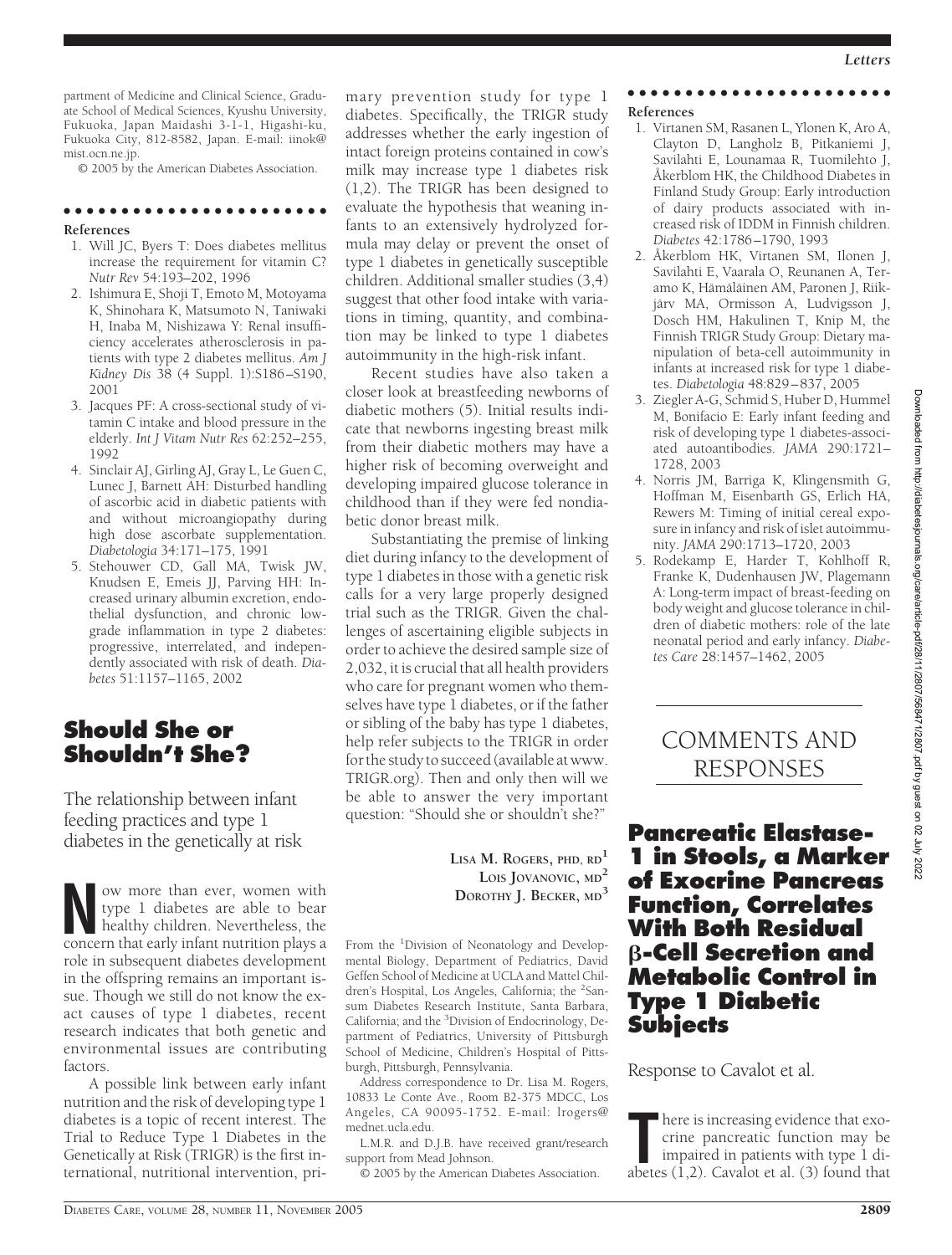### *Letters*

fecal pancreatic elastase-1 (PE-1) was significantly lower in 37 consecutive type 1 diabetic subjects than in 20 healthy control subjects. PE-1 values were directly correlated to C-peptide values and inversely correlated to  $HbA_{1c}$  (A1C) and diabetes duration. No correlation between BMI and PE-1 was found. The authors therefore concluded that both residual insulin secretion and glycemic control have relevant effects on exocrine pancreatic function in type 1 diabetic patients.

In contrast to these findings, we found no association between PE-1 values and A1C in our study population. Sixteen consecutive patients with type 1 diabetes (9 men and 7 women) followed at our unit were studied (age  $30.8 \pm 6.8$  years, BMI 24.1  $\pm$  3.5 kg/m<sup>2</sup>, duration of diabetes  $14.3 \pm 10.6$  years, A1C  $7.7 \pm 1.2\%$ [means  $\pm$  SD]). In addition, 16 age-, sex-, and BMI-matched healthy control subjects were examined. PE-1 concentrations in stools were determined by enzymelinked immunosorbent assay (intra-assay variance 5.8%, interassay variance 7.7%; ScheBo-Tech). PE-1 concentrations  $>$ 200  $\mu$ g/g stools indicate normal exocrine pancreatic function, concentrations between  $100$  and  $200 \mu$ g/g indicate mild exocrine pancreatic insufficiency, and concentrations  $\langle 100 \mu$ g/g indicate severe exocrine pancreatic insufficiency.

The PE-1 concentrations of patients with type 1 diabetes were significantly reduced compared with control subjects  $(244.1 \pm 192.6 \text{ vs. } 515.1 \pm 174.2 \text{ µg/g})$ stools,  $P < 0.003$ ). Six patients (four men and two women) had PE-1 concentrations between 100 and 200  $\mu$ g/g stools, three patients (one man and two women) had PE-1 levels  $\lt$ 100  $\mu$ g/g stools, and one patient had PE-1 levels  $\langle 200 \mu g/g$ stools. In diabetic patients, there were no correlations between PE-1-values and diabetes duration ( $r = 0.07$ ,  $P = 0.79$ ), age  $(r = -0.20, P = 0.47),$  A1C  $(r = -0.26,$  $P = 0.32$ ), or BMI ( $r = 0.27$ ,  $P = 0.30$ ). In patients with  $A1C > 8\%$  ( $n = 5$ ), PE-1 did not differ from those with  $A1C \leq 8\%$  (*n* = 11) (214.6  $\pm$  263.6 vs. 257.4  $\pm$  165.1  $\mu$ g/g stools,  $P = 0.69$ ). Among patients with A1C  $>$ 8%, 4 of 5 patients had PE-1 concentrations  $\langle 200 \mu$ g/g stools compared with 5 of 11 with A1C  $< 8\%$  ( $P =$ 0.59).

The main finding of our study is that PE-1 is significantly lower in type 1 diabetic subjects and confirms the frequent occurrence of an exocrine pancreas deficiency in these patients. These results are consistent with those of Cavalot et al.;

however, we did not find any association between PE-1 values and A1C and diabetes duration. There is no mention of comedication with antihypertensive agents or other medications in the Cavalot et al. study. Recent data demonstrate the existence of an islet angiotensin-generating system of potential importance on exocrine pancreatic function (4). Therefore, antihypertensive agents interfering with the angiotensin system could influence exocrine pancreatic function (5). In our study, 5 of 16 patients were treated with antihypertensive agents (ACE inhibitors in 4 and an angiotensin II receptor blocker in 1). These five subjects had lower PE-1 values than patients without such treatment  $(121.1 \pm 83.3 \text{ vs.})$  $299.9 \pm 204$   $\mu$ g/g stools), although the difference was not statistically significant  $(P = 0.088)$ .

> **BRUNO MUELLER, MD FAJFR RADKO, MD PETER DIEM, MD**

From the Endocrine and Diabetes Division, University of Bern, Inselspital, Bern, Switzerland.

Address correspondence to Bruno Mueller, MD, Endocrine and Diabetes Division, University of Bern, Inselspital, 3010 Bern, Switzerland. E-mail: bruno.mueller@insel.ch.

© 2005 by the American Diabetes Association.

### ●●●●●●●●●●●●●●●●●●●●●●● **References**

- 1. Icks A, Haastert B, Giani G, Rathmann W: Low fecal elastase-1 in type 1 diabetes mellitus. *Z Gastroenterol* 39:823–830, 2001
- 2. Hardt PD, Hauenschild A, Nalop J, Marzeion AM, Jaeger C, Teichmann J, Bretzel RG, Hollenhorst M, Kloer HU, the S2453112/S2453113 Study Group: High prevalence of exocrine pancreatic insufficiency in diabetes mellitus: a multicenter study screening fecal elastase 1 concentrations in 1,021 diabetic patients. *Pancreatology* 3:395–402, 2003
- 3. Cavalot F, Bonomo K, Perna P, Bacillo E, Salacone P, Gallo M, Mattiello L, Trovati M, Gaia E: Pancreatic elastase-1 in stools, a marker of exocrine pancreas function,  $correlates with both residual  $\beta$ -cell *secret*$ tion and metabolic control in type 1 diabetic subjects (Brief Report).*Diabetes Care* 27:2052–2054, 2004
- 4. Leung PS, Chappell MC: A local pancreatic renin-angiotensin system: endocrine and exocrine rolls. *Int J Biochem Cell Biol* 35:838–846, 2003
- 5. Lau T, Carlsson PO, Leung PS: Evidence for a local angiotensin-generating system and dose-dependent inhibition of glu-

cose-stimulated insulin release by angiotensin II in isolated pancreatic islets. *Diabetologia* 47:240–248, 2004

# **Pancreatic Elastase-1 in Stools, a Marker of Exocrine Pancreas Function, Correlates With Both Residual -Cell Secretion and Metabolic Control in Type 1 Diabetic Subjects**

Response to Mueller et al.

**W**e thank Mueller et al. (1) for their interest in our article (2), in which we demonstrated that type 1 diabetic patients present low fecal pancreatic elastase-1 (PE-1) and that PE-1 correlates with C-peptide,  $HbA_{1c}$  (A1C), and diabetes duration. In 16 type 1 diabetic patients, they found that PE-1 concentrations were low compared with control subjects but did not correlate with A1C and diabetes duration.

Furthermore, Mueller et al. observed that patients on drugs interfering with the angiotensin system show a further reduction of PE-1. Since we did not mention treatment with these drugs in our report, we now provide this information. Eight of our 37 type 1 diabetic patients were on ACE inhibitors. PE-1 was lower in patients on ACE inhibitors (135.2  $\pm$  25.9 vs. 297.9  $\pm$  35.3  $\mu$ g/g stools, *P* = 0.0211), confirming the observation of Mueller et al. Also, in patients not on ACE inhibitors, PE-1 correlated with A1C ( $r =$  $-0.490$ ,  $P = 0.007$ ), diabetes duration  $(r = -0.400, P = 0.0325)$ , and C-peptide  $(r = 0.540, P = 0.0028).$ 

Thus, we confirm in this subgroup the correlation between A1C and PE-1 already described in our whole series (2). On the other hand, it is interesting to observe that in the series of Mueller et al., 4 of the 5 patients with  $A1C > 8\%$  presented PE- $1$  <200  $\mu$ g/g stools compared with 5 of the 11 patients with  $A1C < 8\%$ (i.e., 80 vs. 45%), suggesting that blood glucose control also influenced, in some way, PE-1 in their patients. But why did patients on ACE inhibitors show low PE-1 values? Mueller et al. suggest a role for the inhibition of the local angiotensin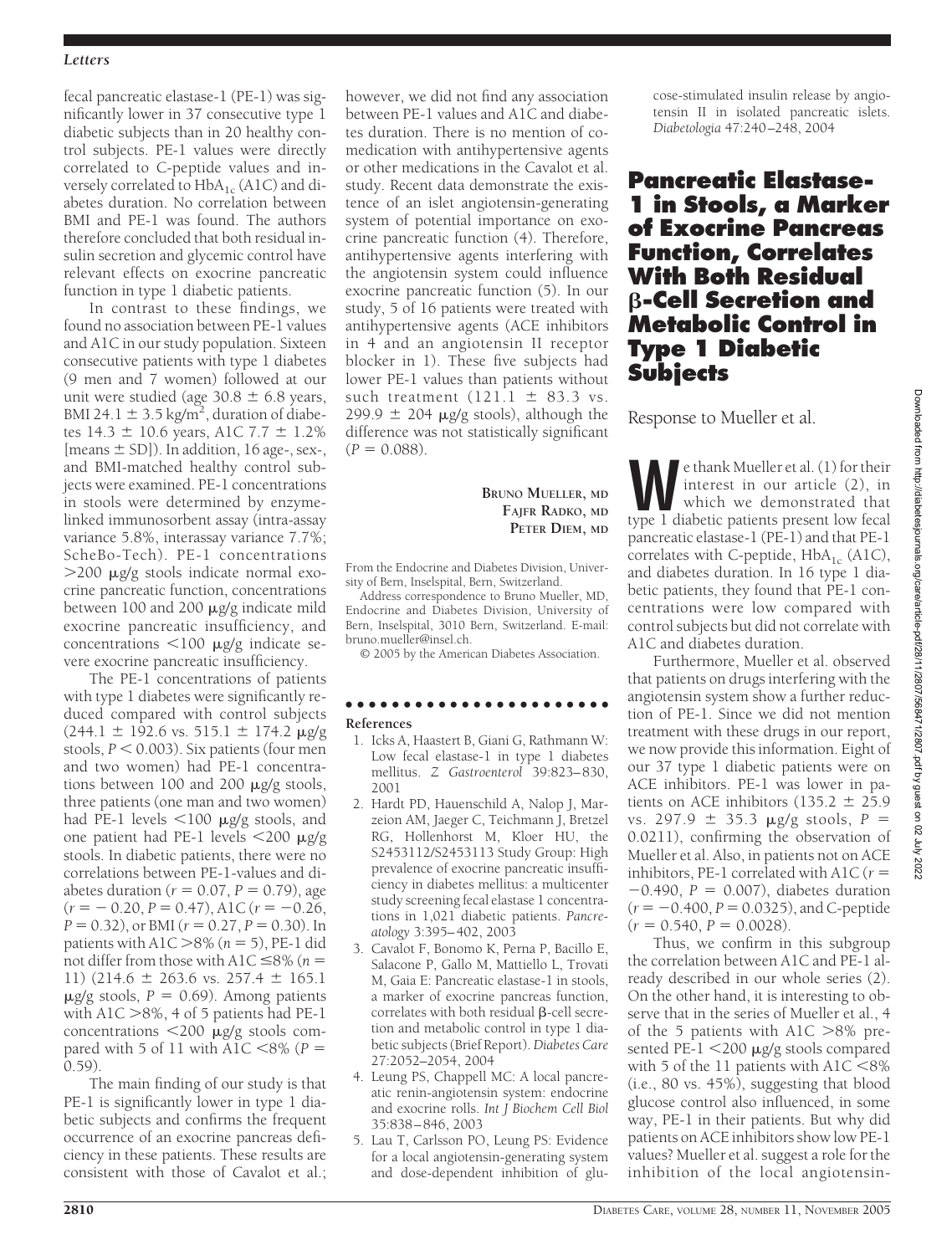generating system, which has been described in pancreas (3). This hypothesis is intriguing. It should not be forgotten, however, that ACE inhibitors are prescribed to cure hypertension and/or microalbuminuria, which depend at least in part on diabetes duration and glycemic control, which influence PE-1 per se. When our 8 patients on ACE inhibitors were compared with the other 29, they presented a longer diabetes duration  $(15.8 \pm 3.2 \text{ vs. } 8.9 \pm 1.3 \text{ years}, P =$ 0.0388) and a trend to higher A1C (8.9  $\pm$ 0.53 vs. 7.9  $\pm$  0.26%, *P* = 0.07) and lower C-peptide (0.08  $\pm$  0.023 vs.  $0.36 \pm 0.089$  ng/ml,  $P = 0.46$ ). Their lower PE-1 values, therefore, could also be attributed to these factors and not only to a putative inhibitory effect of ACE inhibitors on exocrine pancreas function. In conclusion, we provide further evidence that in our series, PE-1 correlates with A1C. Furthermore, we confirm that type 1 diabetic patients on ACE inhibitors show lower PE-1 concentrations and thank Mueller et al. for their interest in our work and for the intriguing suggestion concerning the relationship between PE-1 and ACE inhibition.

> **FRANCO CAVALOT, MD<sup>1</sup> KATIA BONOMO, MD<sup>1</sup> ELISA FIORA, MD<sup>1</sup> EZIO GAIA, MD<sup>2</sup> MARIELLA TROVATI, MD<sup>1</sup>**

From the <sup>1</sup>Diabetes Unit, Department of Clinical and Biological Sciences, University of Turin, San Luigi Gonzaga Hospital, Orbassano (Turin), Italy; and the <sup>2</sup>Gastroenterology Unit, Department of Internal Medicine, San Luigi Gonzaga Hospital, Orbassano (Turin), Italy.

Address correspondence to Prof. Mariella Trovati, MD, Diabetes Unit, Department of Clinical and Biological Sciences of the University of Turin, San Luigi Gonzaga Hospital, 10043 Orbassano (Turin), Italy. E-mail: mariella.trovati@unito.it.

© 2005 by the American Diabetes Association.

### ●●●●●●●●●●●●●●●●●●●●●●●

### **References**

- 1. Mueller B, Radko F, Diem P: Pancreatic elastase-1 in stools, a marker of exocrine pancreas function, correlates with both  $r$ esidual  $\beta$ -cell secretion and metabolic control in type 1 diabetic subjects (Letter). *Diabetes Care* 28:2809–2810, 2005
- 2. Cavalot F, Bonomo K, Perna P, Bacillo E, Salacone P, Gallo M, Mattiello L, Trovati M, Gaia E: Pancreatic elastase-1 in stools, a marker of exocrine pancreas function, correlates with both residual  $\beta$ -cell secretion and metabolic control in type 1 diabetic subjects (Brief Report).*Diabetes Care* 27:2052–2054, 2004

3. Leung PS, Chappell MC: A local pancreatic renin-angiotensin system: endocrine and exocrine roles*. Int J Biochem Cell Biol* 35:838–846, 2003

# **Initiation of Insulin Therapy in Patients With Type 2 Diabetes Failing Oral Therapy**

Response to Mikhail and Cope and to Janka

n a recent editorial (1), Davidson com-<br>mented on two studies (2,3) in which<br>insulin initiation using a basal insulin<br>analog was compared with either a hun a recent editorial (1), Davidson commented on two studies (2,3) in which insulin initiation using a basal insulin man insulin premix or an analog insulin premix. These articles have prompted further correspondence concerning the design and results of these studies (4,5).

Mikhail and Cope (4) and Janka (5) commented that the greater  $HbA_{1c}$  reduction observed in patients taking biphasic insulin aspart 70/30 (BIAsp 70/30), as compared with insulin glargine, may be attributed to a greater dose of BIAsp 70/ 30. They suggested that glargine was not titrated to the fullest extent in the INITI-ATE study. However, the fasting blood glucose values achieved with titration of the evening dose of glargine were the same in the INITIATE, Treat-to-Target (6), zand Janka et al. (2) studies (from 117 to 115 mg/dl). These blood glucose values, as well as those for the BIAsp 70/30 in INITIATE, were slightly above the targeted fasting glucose values and suggest a reluctance by clinicians to titrate insulin to the fullest extent. It is not surprising that there was a greater BIAsp 70/30 dose, as there was a second insulin injection to titrate. The administration of twice-daily BIAsp 70/30 during INITIATE provided coverage of postprandial glycemia during breakfast and the evening meal, often the biggest meals of the day. With the growing acceptance of the importance of postprandial glycemia on overall glycemic control, a premix analog insulin has the advantage over a single basal injection of targeting and reducing postprandial glucose excursions.

With a greater insulin dose, more hypoglycemia and weight gain might be expected. However, no subjects in the BIAsp 70/30 group had a major hypoglycemic

episode, nor did any withdraw from the study because of hypoglycemia. Therefore, hypoglycemia was not an impediment to the pursuit of glycemic control for the BIAsp 70/30 group, which had a greater percentage of patients reach the target  $HbA_{1c}$  of  $\leq 7\%$ , compared with the glargine group (66 vs. 40%, respectively).

As aptly stated in the Davidson editorial, the most important factor in initiating insulin therapy is to "intensify the approach until targets are achieved and then to maintain them." With the success rate observed in the INITIATE study, the premixed formulation of BIAsp 70/30 clearly is a viable option for initiating insulin therapy and for achieving glycemic targets in a majority of insulin-naïve patients with type 2 diabetes.

### **PHILIP RASKIN, MD**

From the Department of Internal Medicine, Southwestern Medical Center at Dallas, University of Texas, Dallas, Texas.

Address correspondence to Dr. Philip Raskin, University of Texas, Southwestern Medical Center at Dallas, Department of Internal Medicine, 5323 Harry Hines Blvd., Dallas, TX 75235-8858. E-mail: philip.raskin@utsouthwestern.edu.

© 2005 by the American Diabetes Association.

### ●●●●●●●●●●●●●●●●●●●●●●● **References**

- 1. Davidson MB: Starting insulin therapy in type 2 diabetic patients: does it really matter how? (Editorial). *Diabetes Care* 28:494–495, 2005
- 2. Janka HU, Plewe G, Riddle MC, Kliebe-Frisch C, Schweitzer MA, Yki-Järvinen H: Comparison of basal insulin added to oral agents versus twice-daily premixed insulin as initial insulin therapy for type 2 diabetes. *Diabetes Care* 28:254–259, 2005
- 3. Raskin P, Allen E, Hollander P, Lewin A, Gabbay RA, Hu P, Bode B, Garber A, the INITIATE Study Group: Initiating insulin therapy in type 2 diabetes: a comparison of biphasic and basal insulin analogs. *Diabetes Care* 28:260–265, 2005
- 4. Mikhail NE, Cope D: Initiation of insulin in patients with type 2 diabetes failing oral therapy (Letter). *Diabetes Care* 28:1537– 1538, 2005
- 5. Janka HU: Initiation of insulin in patients with type 2 diabetes failing oral therapy (Letter). *Diabetes Care* 28:1538, 2005
- 6. Riddle MC, Rosenstock J, Gerich J, the Insulin Glargine 4002 Study Investigators: The Treat-to-Target Trial: randomized addition of glargine or human NPH insulin to oral therapy of type 2 diabetic patients. *Diabetes Care* 26:3080–3086, 2003